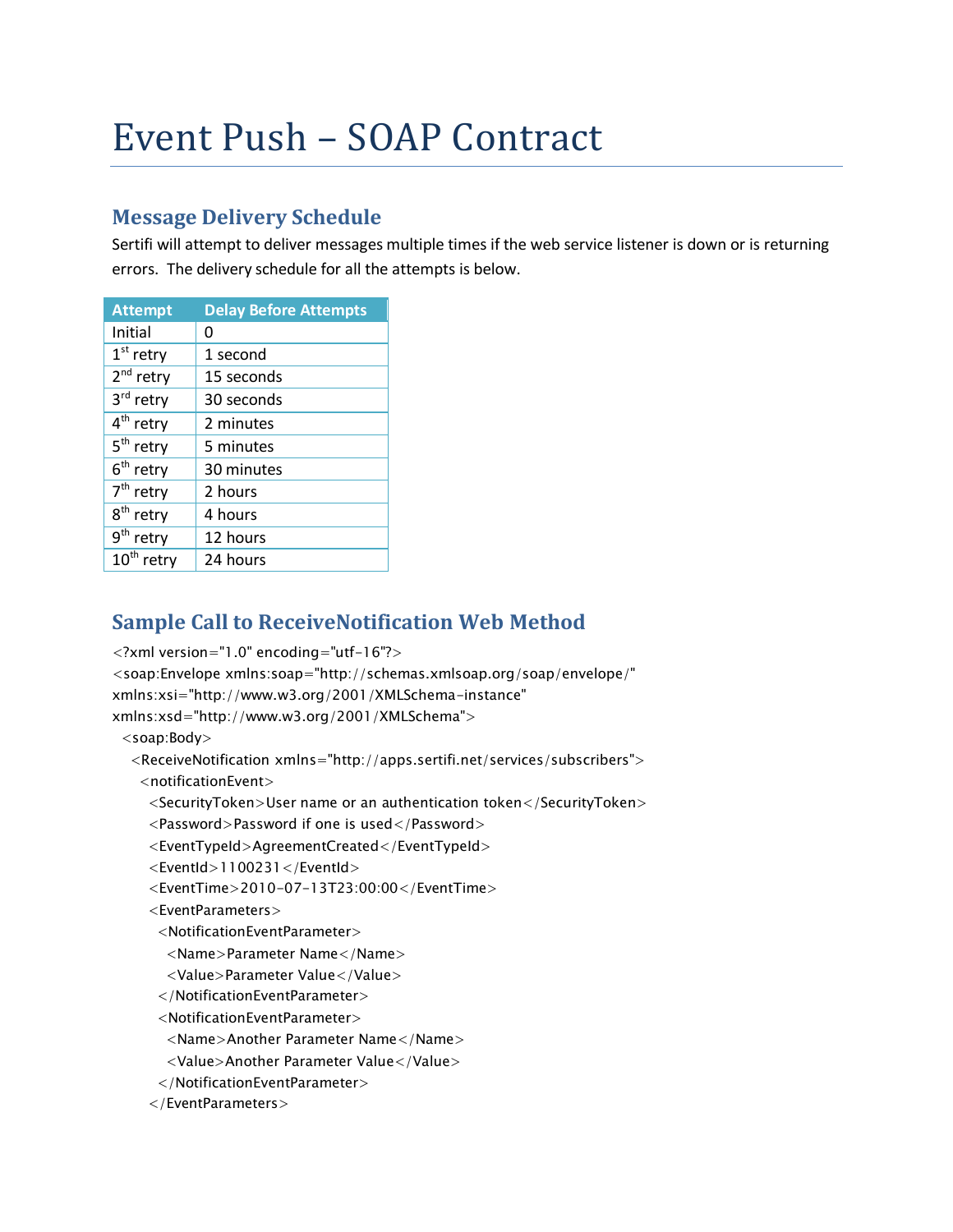</notificationEvent> </ReceiveNotification> </soap:Body> </soap:Envelope>

#### **Sample Response to ReceiveNotification Web Method**

An event is marked as received when the subscribing web service sends back an acknowledgement response defined in the WSDL. Below is an example of a raw HTML response including the headers.

HTTP/1.1 200 OK Cache-Control: private, max-age=0 Content-Type: text/xml; charset=utf-8 Date: Mon, 28 Mar 2016 14:39:37 GMT

<?xml version="1.0" encoding="utf-8"?><soap:Envelope xmlns:soap="http://schemas.xmlsoap.org/soap/envelope/" xmlns:xsi="http://www.w3.org/2001/XMLSchema-instance" xmlns:xsd="http://www.w3.org/2001/XMLSchema"><soap:Body><ReceiveNotificationResponse xmlns="http://apps.sertifi.net/services/subscribers" /></soap:Body></soap:Envelope>

#### **Notification Event Structure**

The ReceiveNotification method accepts a single parameter called notificationEvent containing the following elements:

- SecurityToken (string) allows the receiver to authenticate that the message is coming from a valid source by providing a client defined token to be sent with every message. In cases where a user name and password authentication is chosen instead, this will contain the user name.
- Password (string) in cases where a user name and password authentication is chosen this will contain the password, otherwise this will remain blank.
- EventTypeId (enumeration) a type of an event that has occurred. Reference *[Table 1](#page-2-0) - [EventTypeId Values](#page-2-0)* for a list of possible values. The specific list of events to which the receiver is subscribed is configurable via an administration interface.
- EventId (long) a unique id for the event generated by Sertifi. Please reference this id when troubleshooting.
- EventTime (dateTime) the date and time at which this event occurred.
- EventParameters (array of NotificationEventParameter types) this is the collection of parameters that is specific to the event that has occurred. The list of parameters that is sent along with each call is configurable via an administration interface. Reference *[Table 4](#page-7-0) - [NotificationEventParameter values per EventTypeId](#page-7-0)* for a list of possible parameters for each event. NotificationEventParameter type consists of two elements:
	- o Name (string) the name of the parameter.
	- $\circ$  Value (string) the value that has been assigned to the parameter.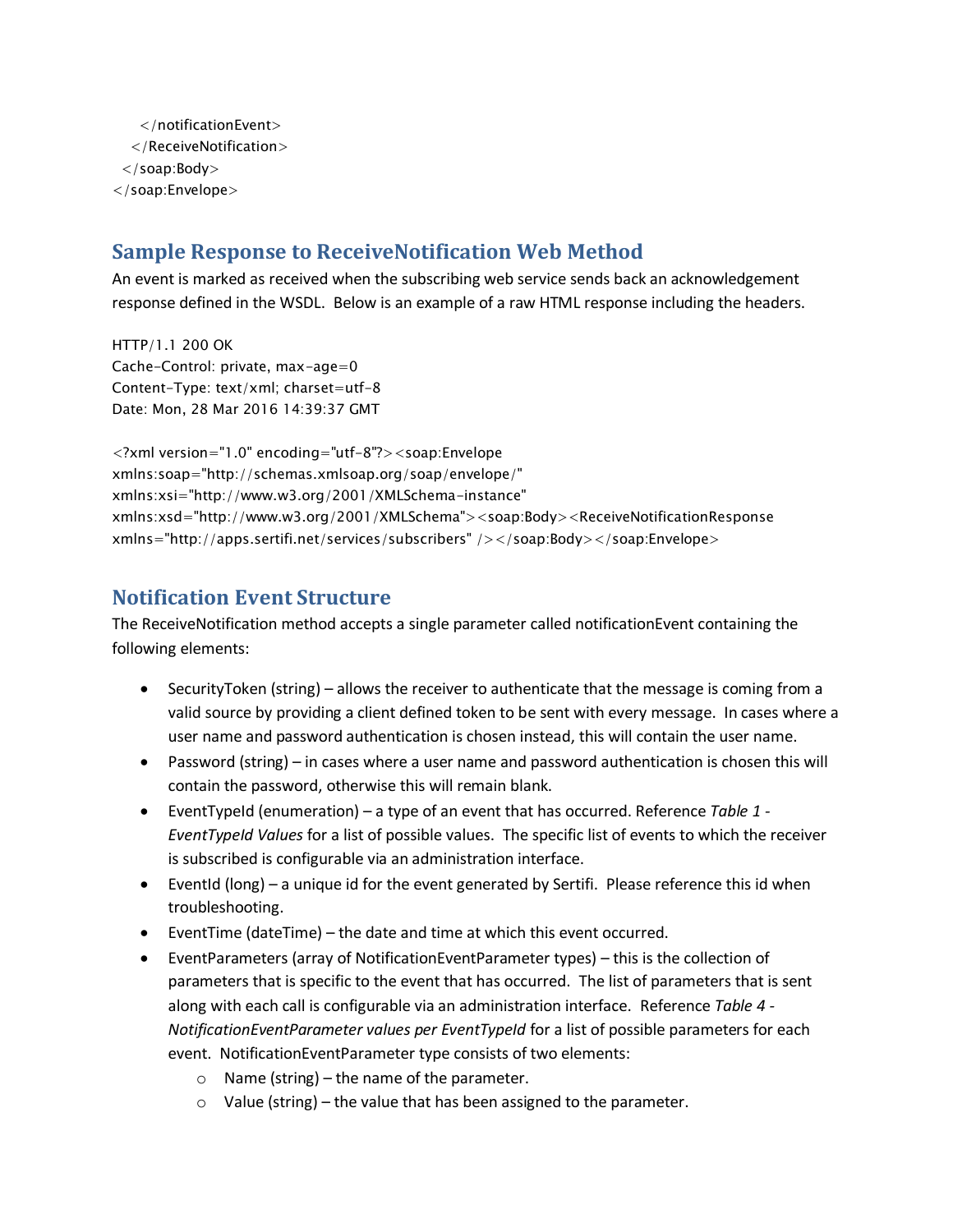#### **EventParameters Data Types**

The EventParameters contains name and value pairs of parameters appropriate to an event. The parameter values themselves are passed as strings. This section defines how the parameters were converted from other data types into textual representations.

- **Booleans** Any Boolean fields will be represented with string values of "True" and "False".
- **DateTime**  DateTime parameters are encoded in the following format: CCYY-MM-DDThh:mm:ss. Eg. "1969-07-20T21:28:00".

## **Appendix A – Reference Tables**

The following table contains a list of events that can be subscribed to.

| <b>EventTypeId</b> | <b>Description</b>                                                                                                                      |  |
|--------------------|-----------------------------------------------------------------------------------------------------------------------------------------|--|
| AgreementCreated   | A new document has been added to a file.                                                                                                |  |
| AgreementExpired   | Document has expired and can no longer be signed.                                                                                       |  |
| AgreementSigned    | A document is signed.                                                                                                                   |  |
| AgreementCompleted | A document has been signed by all signers.                                                                                              |  |
| FileCompleted      | All documents in a folder (file) have been completely signed by all signers. This<br>event only fires for sites using packetized logic. |  |
| FileCreated        | A folder (file) has been created.                                                                                                       |  |
| FileExpired        | All documents in a folder have expired and can no longer be signed.                                                                     |  |
| FileReassigned     | A signer has reassigned their signature requests in a file to someone else.                                                             |  |
| PaymentFailed      | A payment related operation has failed.                                                                                                 |  |
| PaymentReceived    | Billing information has been processed by the payment gateway.                                                                          |  |
| PaymentCloned      | A completed payment or authorization has been charged (again).                                                                          |  |
| PaymentRefunded    | A refund has been processed against a payment or cloned payment.                                                                        |  |
| RequestReassigned  | A signer has reassigned a single signature request for a specific document to<br>someone else.                                          |  |
| SignerDeclined     | A signer has declined to sign a document.                                                                                               |  |
| StreamCommentAdded | A comment has been added to a folder stream.                                                                                            |  |
| UserInvited        | A signer or a carbon copy has been invited to sign or view the file.                                                                    |  |
| <b>UserVisited</b> | A sender, signer, or a carbon copy has accessed a file or a document.                                                                   |  |

**Table 1 - EventTypeId Values**

<span id="page-2-0"></span>Following is a list of parameters that are common to all events.

| <b>Parameter</b> | <b>Description</b>                                                 |
|------------------|--------------------------------------------------------------------|
| FileExternalId1  | Identifiers that were appended to the File by the                  |
| FileExternalId2  | SetSignatureRequestParameters() call in the Sertifi's Gateway API. |
| FileExternalId3  |                                                                    |
| FileExternalId4  |                                                                    |
| FileExternalId5  |                                                                    |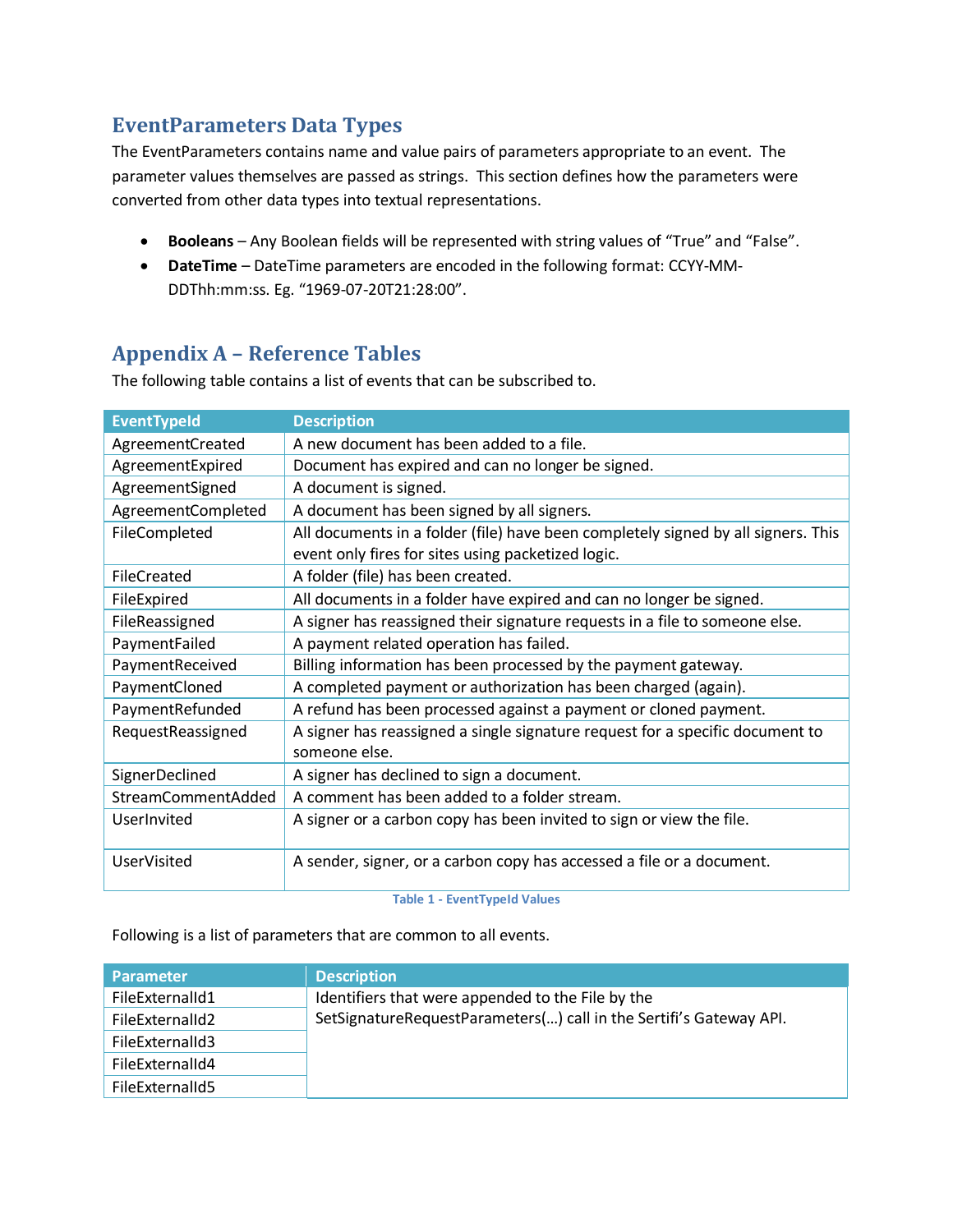| FileExternalId6  |                                                  |
|------------------|--------------------------------------------------|
| FileExternalId7  |                                                  |
| FileExternalId8  |                                                  |
| FileExternalId9  |                                                  |
| FileExternalId10 |                                                  |
| FileId           | Unique identifier for the file.                  |
| FileName         | Name of the file.                                |
| OwnerEmail       | E-mail address for the signature request sender. |

 **Table** 2 **- NotificationEventParameter values common to all events**

Following is a list of parameters that are common to all payment related events.

| <b>Parameter</b>   | <b>Description</b>                                                                                  |  |  |
|--------------------|-----------------------------------------------------------------------------------------------------|--|--|
| Amount             | Payment amount.                                                                                     |  |  |
| <b>AVSStatus</b>   | AVS status if any. The status is specific to the payment processing gateway.                        |  |  |
| BankAccountType    | For ACH payments indicates the type of account that was used for the                                |  |  |
|                    | payment - Savings / Checking / Business Checking being the most common.                             |  |  |
| <b>BankName</b>    | For ACH payments indicates the name of the bank where the payer has<br>their account.               |  |  |
| <b>BillingName</b> | Payer entered name.                                                                                 |  |  |
| BillingAddress1    | First line of the billing address entered by the payer.                                             |  |  |
| BillingAddress2    | Second line of the billing address entered by the payer.                                            |  |  |
| <b>BillingCity</b> | City portion of the billing address entered by the payer.                                           |  |  |
| BillingState       | State portion of the billing address entered by the payer.                                          |  |  |
| BillingZip         | ZIP portion of the billing address entered by the payer.                                            |  |  |
| CardType           | Brand of the credit card.                                                                           |  |  |
| Currency           | Currency in which a payment has been processed.                                                     |  |  |
| <b>CVVStatus</b>   | CVV status if any. The status is specific to the payment processing gateway.                        |  |  |
| <b>DateCreated</b> | When the payment was initially requested.                                                           |  |  |
| <b>DateDue</b>     | This field right now is only used for visibility and e-mail workflows.                              |  |  |
| DateProcessed      | Date when the payment gateway processed payer provided billing<br>information.                      |  |  |
| DocumentId         | Unique identifier for the document to which the payment is tied. Empty if<br>a stand-alone payment. |  |  |
| Email              | Email address of the payer.                                                                         |  |  |
| ErrorMessage       | If there was an error processing the payment, it will appear here.                                  |  |  |
| GatewayTokenId     | An id that represents the billing information stored in a payment gateway.                          |  |  |
|                    | This id is a stand-in for credit card or other billing information for any                          |  |  |
|                    | subsequent interactions after tokenization. Tokenization is used in order to                        |  |  |
|                    | avoid storing sensitive information in our system.                                                  |  |  |
| Identifier         | Generated identifier for the payment. Different gateways use this number                            |  |  |
|                    | differently.                                                                                        |  |  |
|                    | Elements and Zuora - Sertifi's standard 17 digit identifier                                         |  |  |
|                    | Merchant Link - Order number                                                                        |  |  |
|                    | Shift 4 - Invoice number                                                                            |  |  |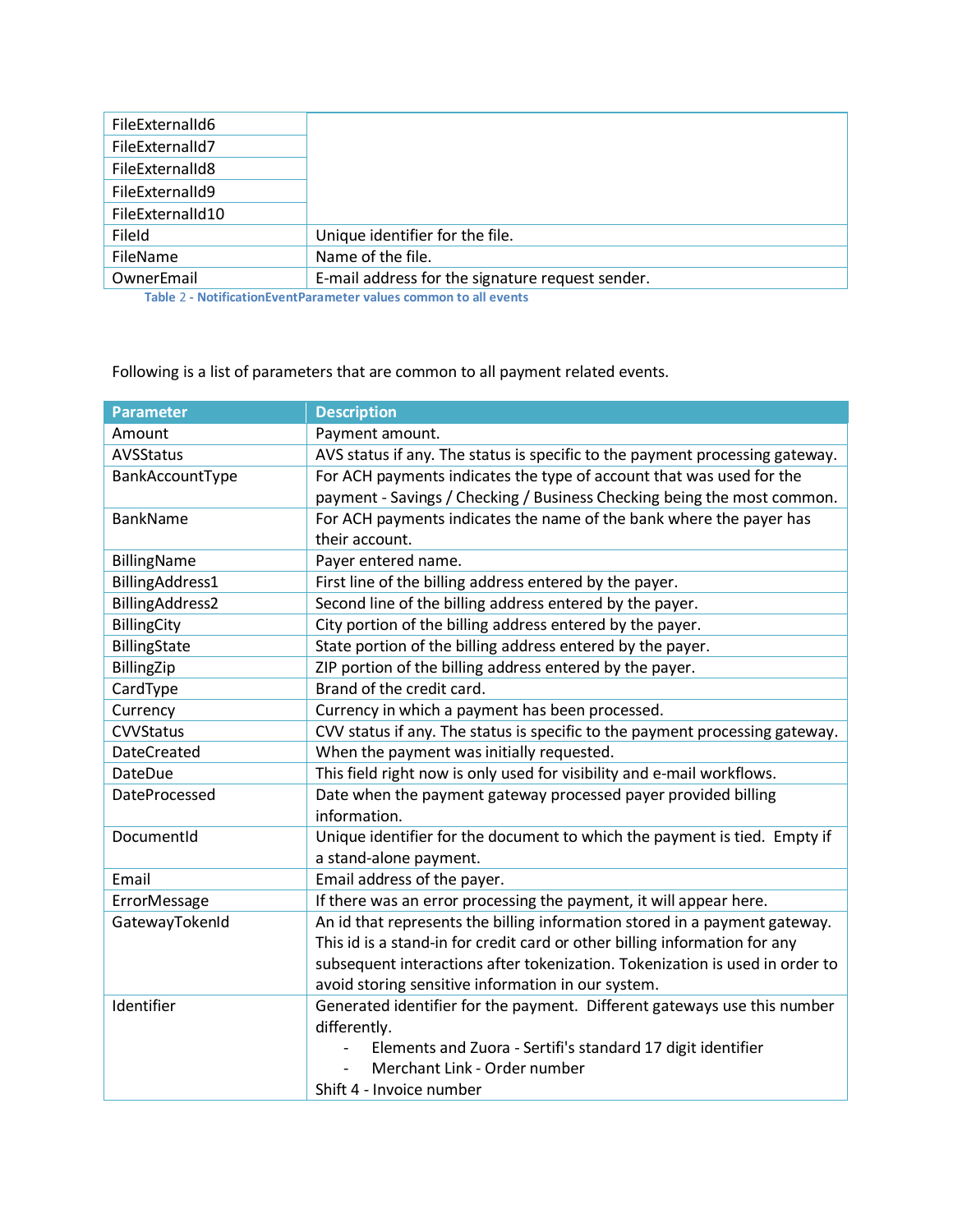| <b>IpAddress</b>                                                                     | IP address of the payer when entering the billing information. |  |
|--------------------------------------------------------------------------------------|----------------------------------------------------------------|--|
| PaymentId                                                                            | Unique identifier for the payment.                             |  |
| PaymentMethod                                                                        | Indicates what payment method was used - ACH or Credit Card    |  |
| RoutingNumber                                                                        | For ACH payments contains the routing number for the bank.     |  |
| Status                                                                               |                                                                |  |
| Table 0 - Marificarias Francisco escalado de la candidad de allegada que a considera |                                                                |  |

 **Table** 3 **- NotificationEventParameter values common to all payment events**

Event specific parameters are listed below.

i.

| <b>EventTypeId</b> | <b>Parameter</b>    | <b>Description</b>                                   |
|--------------------|---------------------|------------------------------------------------------|
| AgreementCreated   | <b>CCEmails</b>     | Comma separated list of emails for CCs.              |
|                    | DocumentExternalId1 | Identifiers that were appended to the document       |
|                    | DocumentExternalId2 | by the SetDocumentParameters() call in the           |
|                    | DocumentExternalId3 | Sertifi's Gateway API.                               |
|                    | DocumentId          | Unique identifier for the document.                  |
|                    | DocumentName        | The name of the document.                            |
|                    | DocumentStatus      | Returns the current status of the document.          |
| AgreementSigned    | CustomField1        | CustomField[1-4]Title parameters specify the         |
|                    | CustomField1Title   | titles or labels of custom fields that were defined  |
|                    | CustomField2        | for the document. CustomField[1-4] contain the       |
|                    | CustomField2Title   | values that were populated during the signing        |
|                    | CustomField3        | process.                                             |
|                    | CustomField3Title   |                                                      |
|                    | CustomField4        |                                                      |
|                    | CustomField4Title   |                                                      |
|                    | <b>DateCreated</b>  | When the signing request was created for this        |
|                    |                     | signer.                                              |
|                    | DateSigned          | When the document was signed.                        |
|                    | DocumentChanged     | Indicates if any of the fillable fields were updated |
|                    |                     | by the signer. Possible values are "true" and        |
|                    |                     | "false".                                             |
|                    | DocumentExternalId1 | Identifiers that were appended to the document       |
|                    | DocumentExternalId2 | by the SetDocumentParameters() call in the           |
|                    | DocumentExternalId3 | Sertifi's Gateway API.                               |
|                    | DocumentId          | Unique ideqntifier for the document.                 |
|                    | DocumentName        | The name of the document.                            |
|                    | DocumentStatus      | Returns the current status of the document.          |
|                    | NameSigned          | The name that was signed in the signature box.       |
|                    | SignerAction        | Possible values are "Sign" or "Review". Used in      |
|                    |                     | consolidated signing to distinguish between a        |
|                    |                     | signer and a reviewer.                               |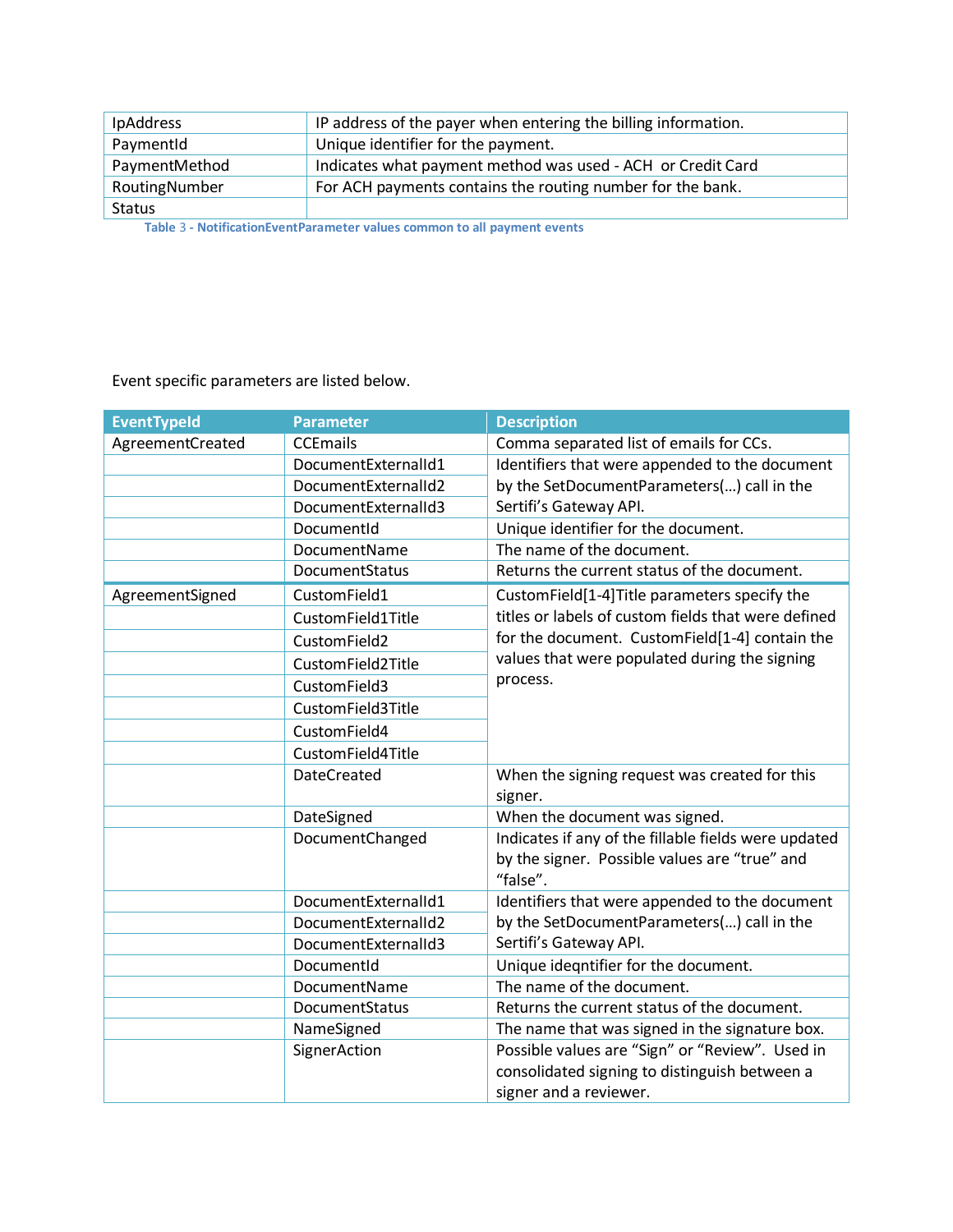|                    | SignerEmail         | E-mail address of the signer.                        |
|--------------------|---------------------|------------------------------------------------------|
|                    | SignerIpAddress     | IP Address of the signer.                            |
|                    | SignMethod          | Method that was used to sign the document:           |
|                    |                     | Fax                                                  |
|                    |                     | Electronic                                           |
| AgreementCompleted | DocumentDatabaseXML | An XML document containing metadata passed           |
|                    |                     | in by the sender about the File and Document         |
|                    |                     | including pre-fill information, PDF fields and their |
|                    |                     | original values, information that was filled in by   |
|                    |                     | the signer.                                          |
|                    | DocumentExternalId1 | Identifiers that were appended to the document       |
|                    | DocumentExternalId2 | by the SetDocumentParameters() call in the           |
|                    | DocumentExternalId3 | Sertifi's Gateway API.                               |
|                    | DocumentId          | Unique identifier for the document.                  |
|                    | DocumentName        | The name of the document.                            |
|                    | DocumentStatus      | Returns the current status of the document.          |
| AgreementExpired   | DocumentExternalId1 | Identifiers that were appended to the document       |
|                    | DocumentExternalId2 | by the SetDocumentParameters() call in the           |
|                    | DocumentExternalId3 | Sertifi's Gateway API.                               |
|                    | DocumentId          | Unique identifier for the document.                  |
|                    | DocumentName        | The name of the document.                            |
|                    | DocumentStatus      | Returns the current status of the document.          |
|                    | ExpiredBy           | "SYSTEM" if it was auto-expired, "API" for           |
|                    |                     | documents expired through Gateway API, or            |
|                    |                     | email address of the person who triggered the        |
|                    |                     | expiration.                                          |
|                    | IpAddress           | IP address of either the server or the person that   |
|                    |                     | triggered the expiration. Will be blank for auto-    |
|                    |                     | expired documents.                                   |
| FileCompleted      | DateSigned          | When all the documents in the folder have been       |
|                    |                     | acted upon.                                          |
|                    | DocumentDatabaseXML | An XML document containing metadata passed           |
|                    |                     | in by the sender about the File and Document         |
|                    |                     | including pre-fill information, PDF fields and their |
|                    |                     | original values, information that was filled in by   |
|                    |                     | the signer.                                          |
| FileCreated        |                     |                                                      |
| FileExpired        | ExpiredBy           | "SYSTEM" if it was auto-expired or email address     |
|                    |                     | of the person who triggered the expiration.          |
|                    | IpAddress           | IP address of either the server or the person that   |
|                    |                     | triggered the expiration. Will be blank for auto-    |
|                    |                     | expired folders.                                     |
| FileReassigned     | NewSignerEmail      | E-mail address of the new signer.                    |
|                    | OriginalSignerEmail | E-mail address of the original signer.               |
|                    | SignerSequence      | The signing level that was reassigned:               |
|                    |                     | -1 - All signing levels                              |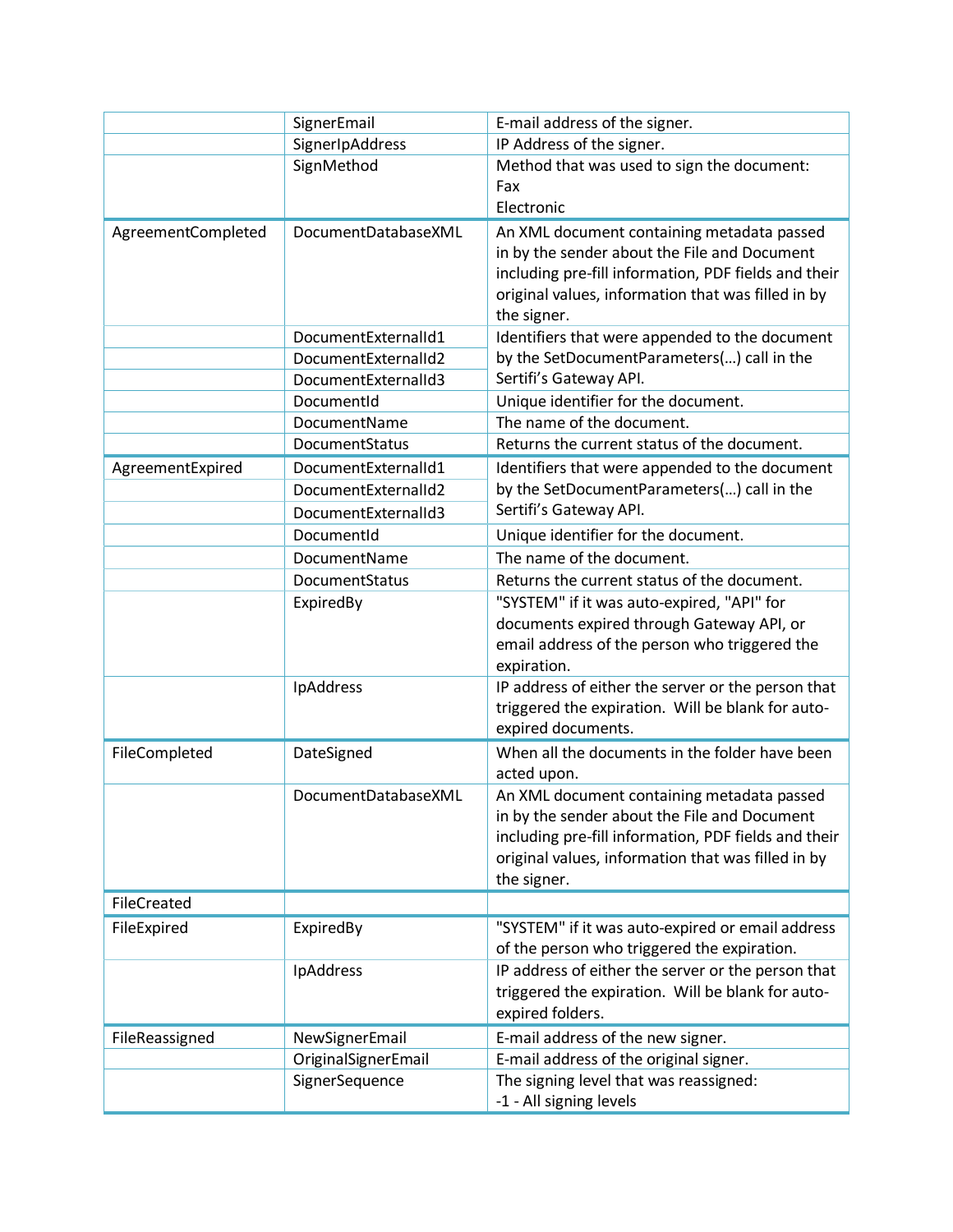|                   |                         | 1 - Signers<br>2 - Second Signers<br>3                                                                                                                                                                                                                      |
|-------------------|-------------------------|-------------------------------------------------------------------------------------------------------------------------------------------------------------------------------------------------------------------------------------------------------------|
|                   |                         | Can a signer attempt to enter credentials again                                                                                                                                                                                                             |
| PaymentFailed     | CanRetry<br>FailedTries | Number of times this payment was attempted                                                                                                                                                                                                                  |
|                   | Operation               | Operation that applies to the current payment<br>Pay - payment operation where a payment<br>method is charged<br>Verify - payment method verification (usually a<br>\$0 or \$1 authorization)                                                               |
|                   |                         | Refund - previously collected payment is being<br>refunded                                                                                                                                                                                                  |
|                   | PaymentClonedFrom       | A payment can be cloned from another payment.<br>That is the payment method from one payment<br>or authorization is used to generate a new<br>payment. This field contains the id of the parent<br>record.                                                  |
|                   | RefundedPayment         | Contains an id of the payment for which a refund<br>was issued.                                                                                                                                                                                             |
| PaymentReceived   | Operation               | Operation that applies to the current payment<br>Pay - payment operation where a payment<br>method is charged<br>Verify - payment method verification (usually a<br>\$0 or \$1 authorization)<br>Refund - previously collected payment is being<br>refunded |
|                   | PaymentClonedFrom       | A payment can be cloned from another payment.<br>That is the payment method from one payment<br>or authorization is used to generate a new<br>payment. This field contains the id of the parent<br>record.                                                  |
| PaymentRefunded   | RefundedPayment         | Contains an id of the payment for which a refund<br>was issued.                                                                                                                                                                                             |
| RequestReassigned | DocumentId              | Unique identifier for the document.                                                                                                                                                                                                                         |
|                   | DocumentName            | The name of the document.                                                                                                                                                                                                                                   |
|                   | DocumentStatus          | Returns the current status of the document.                                                                                                                                                                                                                 |
|                   | NewSignerEmail          | E-mail address of the new signer.                                                                                                                                                                                                                           |
|                   | OriginalSignerEmail     | E-mail address of the original signer.                                                                                                                                                                                                                      |
|                   | SignerSequence          | The signing level that was reassigned:<br>-1 - All signing levels<br>1 - Signers<br>2 - Second Signers<br>3                                                                                                                                                 |
| SignerDeclined    | <b>DateCreated</b>      | When the document was created.                                                                                                                                                                                                                              |
|                   | <b>DeclineComments</b>  | Signer's reason for declining to sign.                                                                                                                                                                                                                      |